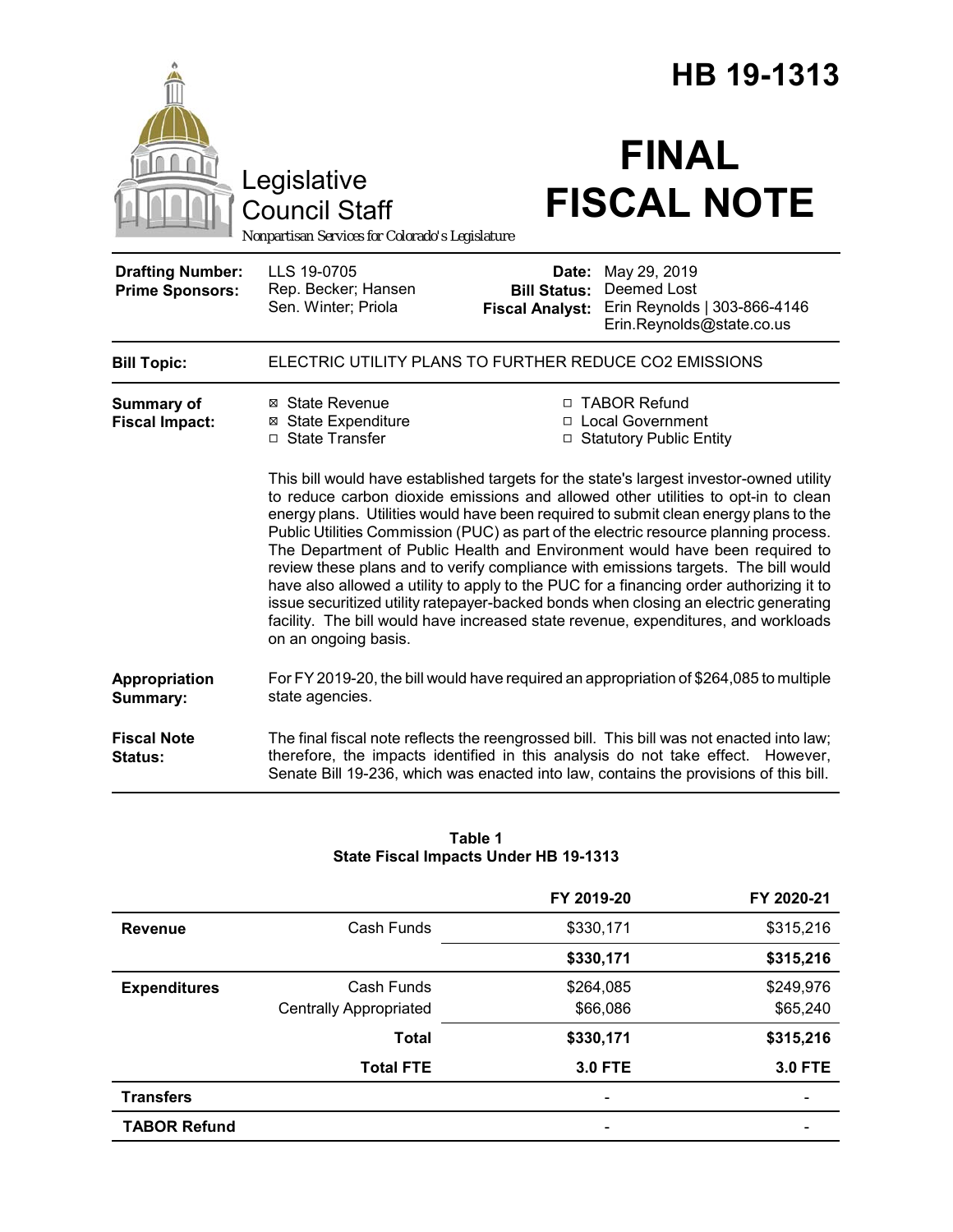## **Summary of Legislation**

**Clean energy planning.** This bill supplements existing state renewable energy standard laws by establishing targets for the reduction of carbon dioxide emissions from electricity generation by utilities serving more than 500,000 customers (Xcel Energy). These targets are an 80 percent reduction in carbon dioxide emission levels compared to 2005 levels by 2030; and a goal of a 100 percent reduction in carbon dioxide emission levels by 2050 and thereafter, if practicable. Other utilities may opt in to submitting clean energy plans.

- **•** *Clean energy plans.* Xcel Energy is directed to submit a clean energy plan to the Public Utilities Commission (PUC) in the Department of Regulatory Agencies (DORA) as part of the next energy resource plan (ERP) process taking place after January 1, 2020. In addition to the standard PUC approval process, the Air Pollution Control Division (APCD) in the Department of Public Health and Environment (CDPHE) is required to participate in measuring the utility's carbon dioxide emission reductions and to estimate whether the plan will achieve the desired emissions reductions.
- *Rate recovery and requirements for the utility.*Utilities that participate in clean energy planning may recover clean energy plan-related implementation costs through rates, as approved by the PUC, and own any generating resources and infrastructure necessary to effectuate the plan. Utilities must use a competitive bidding process to fill the cumulative resource need.
- *Labor considerations.* The bill also requires investor-owned utilities to provide documentation on employment metrics, the use of Colorado labor, and the availability of apprenticeship programs as part of their ERP filing.
- **•** *Customer-sited energy generation.* The bill allows retail electric utility customers to generate, consume, store, and export electricity produced from certain energy resources to the electric grid, subject to reliability standards, interconnection rules, and procedures determined by the PUC.
- **•** *Reporting.* Utilities that receive approval for a clean energy plan are required to report to the Governor, the General Assembly, the PUC, and the Air Quality Control Commission in CDPHE on a list of matters, including its progress in implementing the plan and in reducing carbon dioxide emissions.
- *Fixed Utilities Fund.* The bill authorizes payment from the Fixed Utilities Fund (FUF) to defray CDPHE and any other state agency expenditures related to the clean energy planning process.

**Energy impact bonds.** This bill allows an electric utility to apply to the PUC for approval of a financing order to issue securitized utility ratepayer-backed bonds when retiring an electric generating facility. If approved by the PUC, bonds are to be used by the utility to purchase, build, or invest in electric generating resources or electricity storage, and repaid through a distinct charge on ratepayers.

*• Public Utilities Commission process.* The PUC is required to use its regular process for consideration of financing order applications and must engage outside consultants and counsel experienced in securitized, investor-owned electric utility ratepayer-backed bond financing to assist with the process. The bill stipulates that these consultants have a duty of loyalty solely to the PUC. Consultant costs incurred during the application, hearing, and approval process are to be included as bond financing costs and are not an obligation of the state. If the utility's application is denied or withdrawn, the utility must pay these costs instead.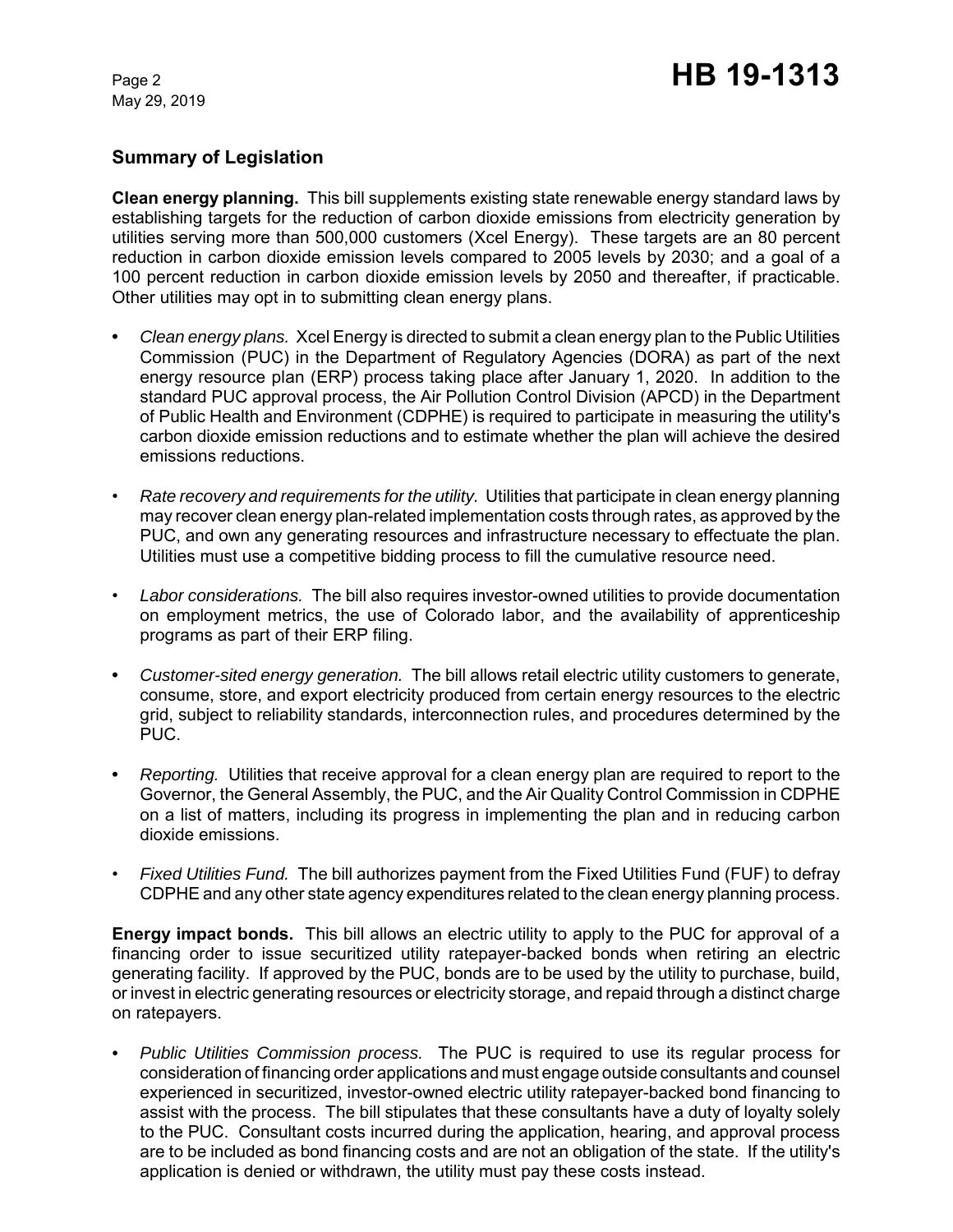- *Judicial review and administrative penalties.* A party aggrieved by a financing order may petition for suspension and judicial review of the financing order in the Denver District Court. If the PUC determines that a utility's actions were inconsistent with the financing order, it may apply any remedies available, except for a remedy that has the effect of directly or indirectly impairing the bonds. Utilities are also subject to certain new administrative penalties related to failures to adhere to the process outlined in the bill.
- *• Reporting requirements.* The bill requires a utility that has issued energy impact bonds to annually file a report with the PUC illustrating that bond revenue is applied solely to the repayment of bonds and financing costs.

**Energy grid cost-benefit analysis.** The PUC is directed to open an investigatory proceeding to evaluate the costs and benefits associated with regional transmission organizations, energy imbalance markets, joint tariffs, and power pools.

**Distributed generation.** The bill establishes a right for a retail electric utility customer to generate, consume, store, and export to the grid any electricity produced from customer-sited renewable sources.

### **Background and Assumptions**

As of writing, Xcel Energy is the only qualifying electric utility in the state with more than 500,000 customers. Under current PUC rules, Xcel Energy is required to file an ERP by October 31, 2019; however, the PUC is currently involved in a rulemaking process (Proceeding No. 19R-0096E) where it has proposed a later ERP deadline of February 1, 2020. While this proceeding is subject to final rulemaking, the fiscal note assumes that the first Clean Energy Plan will be submitted by Xcel Energy on February 1, 2020.

The ERP process includes development of a load forecast, evaluation of the utility's current resources, determination of need for additional resources, and the utility's proposed plan for acquiring the resources to meet the identified need. The process covers a 7-year resource acquisition period and a 25-year planning period, as required by PUC rules.

### **State Revenue**

The bill is expected to increase fee revenue to the FUF by \$330,171 in FY 2019-20 and \$315,216 in FY 2020-21 to cover the costs discussed in the State Expenditures section. PUC costs are paid by fees assessed on regulated utilities and, under this bill, fees will also cover costs incurred by CDPHE and other agencies for any expenditures incurred related to clean energy planning. See Technical Note.

**Fee impact on regulated utilities.** Colorado law requires legislative service agency review of measures which create or increase any fee collected by a state agency. The PUC will increase fees on regulated utilities to pay for the costs under the bill. These fee increases will be set administratively by the PUC based on cash fund balance and actual expenditures.

**State investment in energy impact bonds.** If energy impact bonds are issued and meet the legal requirements regarding public fund investment, the state may invest public funds in these bonds.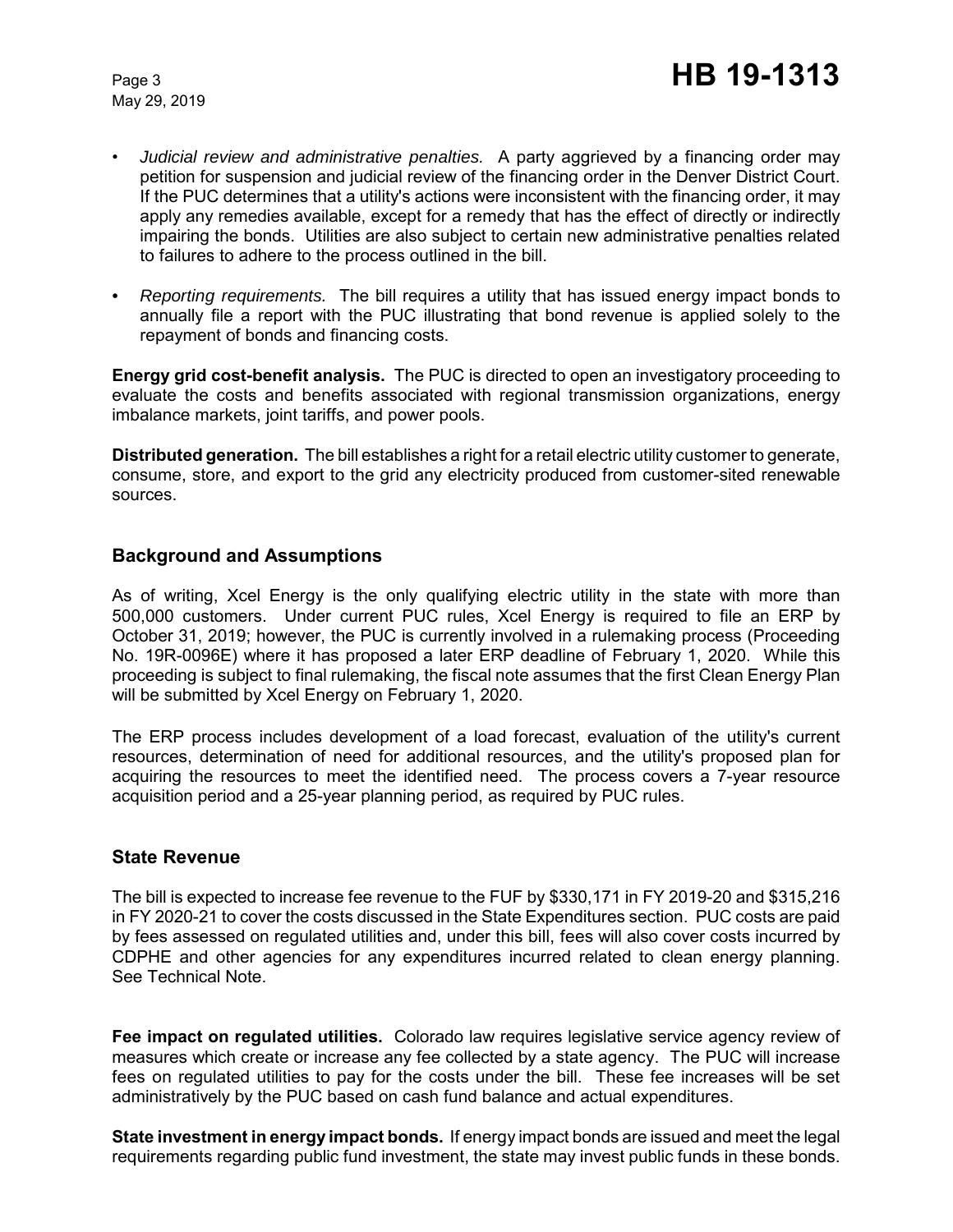## **State Expenditures**

The bill is expected to increase state expenditures by \$330,171 and 3.0 FTE in FY 2019-20 and by \$315,216 and 3.0 FTE in FY 2020-21 and ongoing for CDPHE and DORA from the FUF. Workload will also increase for DORA, the Colorado Energy Office (CEO), and the Judicial Department. These impacts are shown in Table 2 and discussed below.

|                                                    | FY 2019-20     | FY 2020-21     |
|----------------------------------------------------|----------------|----------------|
| Department of Public Health and Environment        |                |                |
| <b>Personal Services</b>                           | \$166,379      | \$166,379      |
| <b>Operating Expenses and Capital Outlay Costs</b> | \$11,306       | \$1,900        |
| Centrally Appropriated Costs*                      | \$49,602       | \$48,755       |
| FTE - Personal Services                            | 2.0 FTE        | 2.0 FTE        |
| <b>Subtotal (CDPHE)</b>                            | \$227,287      | \$217,034      |
| <b>Department of Regulatory Agencies</b>           |                |                |
| <b>Personal Services</b>                           | \$80,747       | \$80,747       |
| Operating Expenses and Capital Outlay Costs        | \$5,653        | \$950          |
| Centrally Appropriated Costs*                      | \$16,484       | \$16,484       |
| FTE - Personal Services                            | 1.0 FTE        | 1.0 FTE        |
| <b>Subtotal (DORA)</b>                             | \$102,884      | \$98,181       |
| Total                                              | \$330,171      | \$315,215      |
| <b>Total FTE</b>                                   | <b>3.0 FTE</b> | <b>3.0 FTE</b> |

#### **Table 2 Expenditures Under HB 19-1313**

 *\* Centrally appropriated costs are not included in the bill's appropriation.*

**Department of Public Health and Environment.** The bill requires \$227,287 and 2.0 FTE in FY 2019-20 and \$217,034 and 2.0 FTE in FY 2020-21 for CDPHE. Resources are for two Environmental Protection Specialists in the APCD to develop carbon dioxide emission measurement methodology required under the bill. This staff will also participate in the ERP process at the PUC and verify compliance with emissions targets under the bill. Standard operating expenses and capital outlay costs are included.

*• Carbon dioxide emission measurement methodology and verification of compliance with emissions targets.* The bill requires the APCD to track carbon dioxide emissions based on retail sales. This requires the creation of a new methodology by a dedicated staff unit. Staff costs are based on prior APCD work with the Environmental Protection Agency's Clean Power Plan from 2014 to 2016, where challenges in measuring emissions in comparison to a carbon dioxide emission limit were identified, particularly around the significant difference between gross generation and net sales. The APCD staff will seek input from the PUC, utilities, and other stakeholders through regular monthly meetings. Once the methodology is in place, the APCD will apply the methodology to its current emissions regulation process.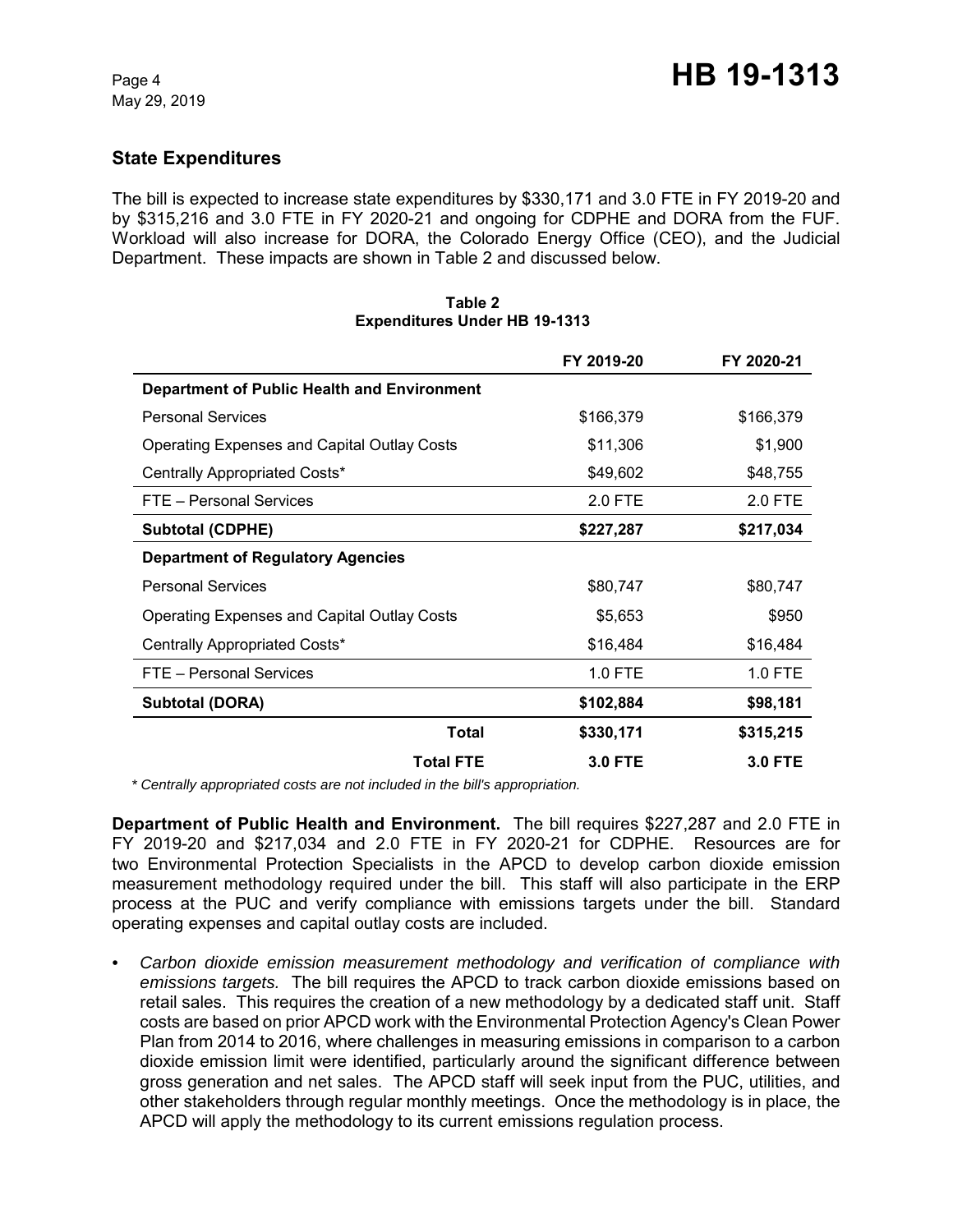*• Electric resource planning process participation.* The APCD staff will participate in a review of Xcel Energy's clean energy plan during its upcoming ERP beginning in February 2020. It is expected that the methodology staff can develop expertise in the subject matter, coordinate with PUC staff and stakeholders, and assess whether the clean energy plan will achieve the desired reductions.

**Department of Regulatory Agencies.** The PUC in DORA requires \$102,884 and 1.0 FTE in FY 2019-20 and \$98,181 and 1.0 FTE in FY 2020-21. The PUC will also have workload impacts related to clean energy plan review and, conditionally, energy impact bonds.

- *Clean energy plans.* The PUC will review the clean energy plans submitted by Xcel Energy as part of its existing ERP process that occurs every four years, and no change in appropriations is required for that review. However, with the exception of Black Hills Energy, which is also subject to ERP requirements, if a currently unregulated utility seeks voluntary participation in clean energy planning, the PUC will require approximately four additional staff per voluntary ERP process, including two professional engineers and two rate and financial analysts. DORA will seek these resources through the annual budget process if necessary.
- *Energy impact bonds.* Workload in the PUC will increase to review finance order applications, if filed. As these orders are required to be aligned with the existing ERP process, this can be accomplished within the normal course of PUC business. Outside consultants and counsel experienced in securitized investor-owned electric utility customer-backed bond financing will perform a majority of the workload related to the energy impact bond arrangement, and the cost for these consultants will be financed through the bond.
- *Energy grid cost-benefit analysis.* The PUC requires 1.0 FTE Rate and Financial Analyst to manage the investigatory proceeding into regional transmission organizations. Standard operating expenses and capital outlay costs are included.

**Colorado Energy Office.** The CEO in the Office of the Governor frequently participates in the PUC process as an intervener. Workload will increase for the CEO to participate in the processes created under the bill; however, no change in appropriations is required and this work can be accomplished within the normal course of CEO business.

**Judicial Department.** Under the bill, a party aggrieved by the issuance of a financing order may petition for suspension and review of the financing order in the Denver District Court. The fiscal note assumes this judicial review will be minimally utilized, thus there is no tangible impact to the court system.

**Ratepayer impacts.** If an energy impact bond charge is assessed, the state, as a ratepayer, will see that charge on its utility bills. Because energy impact bonds are a financing mechanism, the impact to electricity costs are indeterminate and will depend on the cost of the new generation resources relative to those of the retired facility, as well as the terms of the bonds, including principal, term, interest rates, and any financing charges.

**Centrally appropriated costs.** Pursuant to a Joint Budget Committee policy, certain costs associated with this bill are addressed through the annual budget process and centrally appropriated in the Long Bill or supplemental appropriations bills, rather than in this bill. These costs, which include employee insurance and supplemental employee retirement payments, are estimated to be \$66,086 in FY 2019-20 and \$65,240 in FY 2020-21.